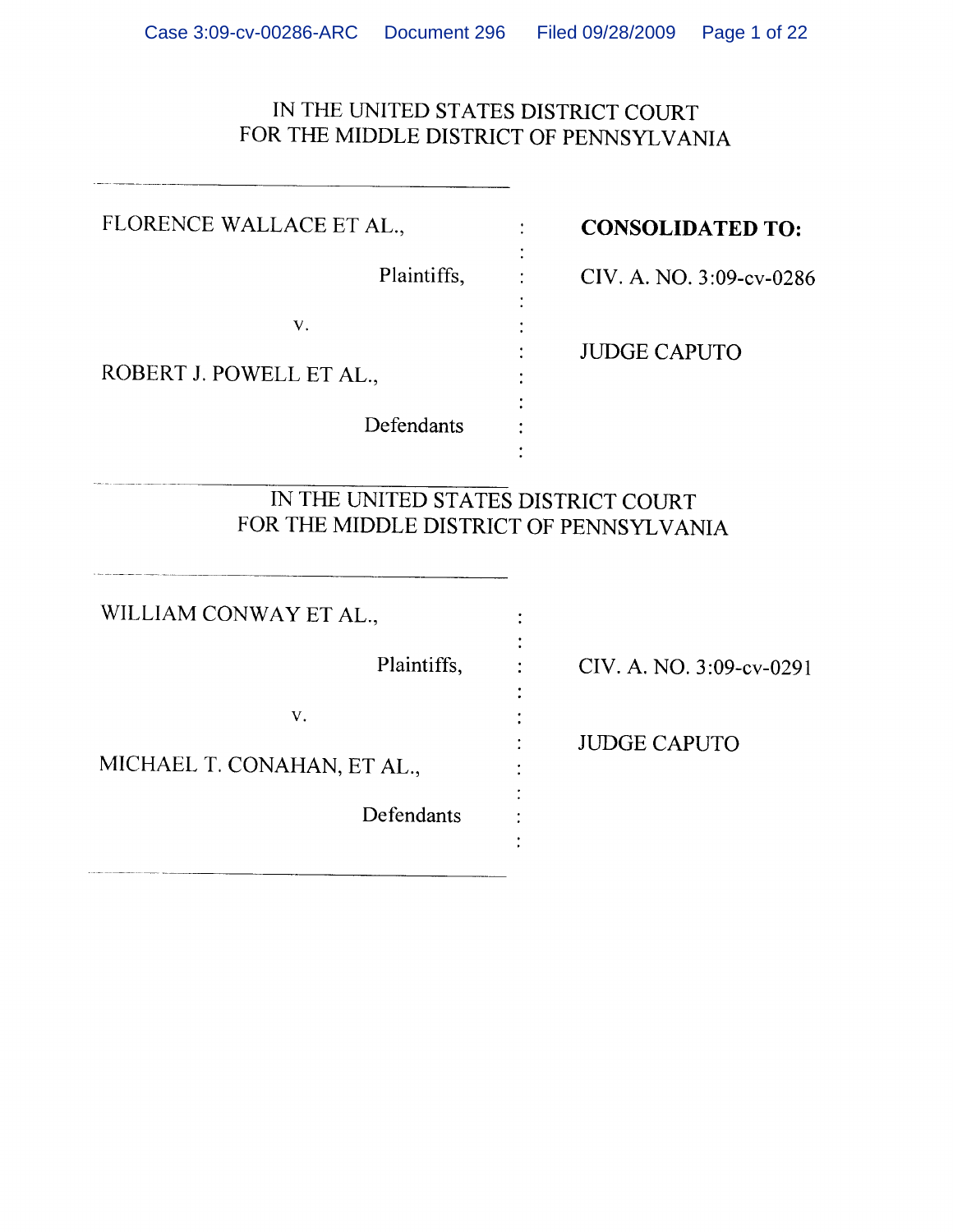### IN THE UNITED STATES DISTRICT COURT FOR THE MIDDLE DISTRICT OF PENNSYLVANIA

| H.T. ET AL.,                                                                   |                          |
|--------------------------------------------------------------------------------|--------------------------|
| Plaintiffs,                                                                    | CIV. A. NO. 3:09-cv-0357 |
| V.<br>MARK A. CIAVARELLA, JR. ET AL.,<br>Defendants                            | <b>JUDGE CAPUTO</b>      |
| IN THE UNITED STATES DISTRICT COURT<br>FOR THE MIDDLE DISTRICT OF PENNSYLVANIA |                          |
| SAMANTHA HUMANIK.                                                              |                          |

Plaintiff,

Defendants

 $V_{\star}$ 

MARK A. CIAVARELLA, JR. ET AL.,

 $\mathbb{R}^{\mathbb{Z}}$ 

 $\ddot{\cdot}$ 

÷

 $\ddot{\cdot}$ 

CIV. A. NO. 3:09-cv-0630

**JUDGE CAPUTO** 

### **BRIEF OF AMICI CURIAE IN OPPOSITION TO THE MOTIONS TO DISMISS OF DEFENDANTS MICHAEL CONAHAN AND MARK CIAVARELLA**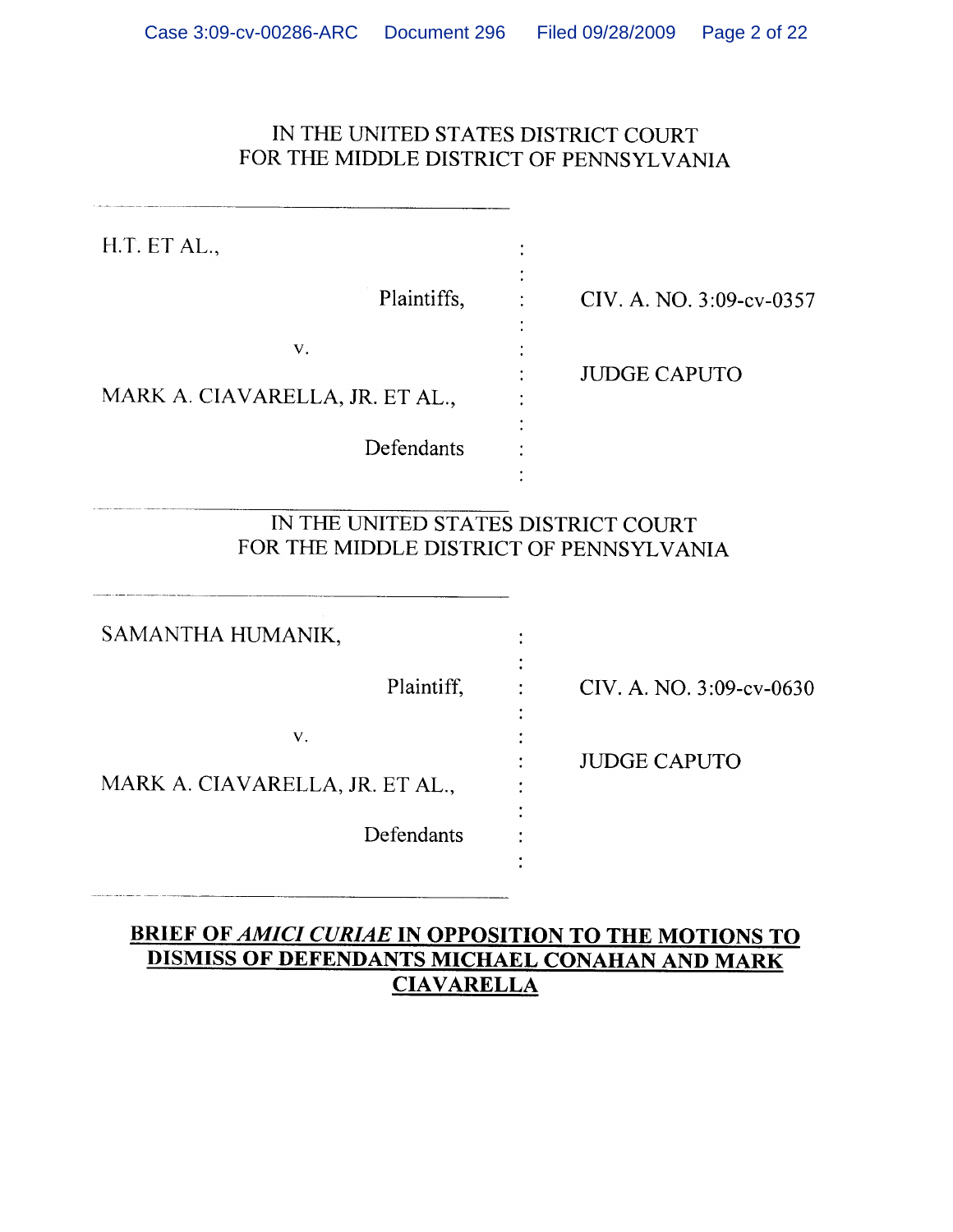# **TABLE OF CONTENTS**

## $\underline{\mathbf{PAGE}}$

| A. Public policy demands that Conahan and Ciavarella be denied judicial        |
|--------------------------------------------------------------------------------|
| B. Judicial immunity does not apply because the admittedly criminal conduct in |
|                                                                                |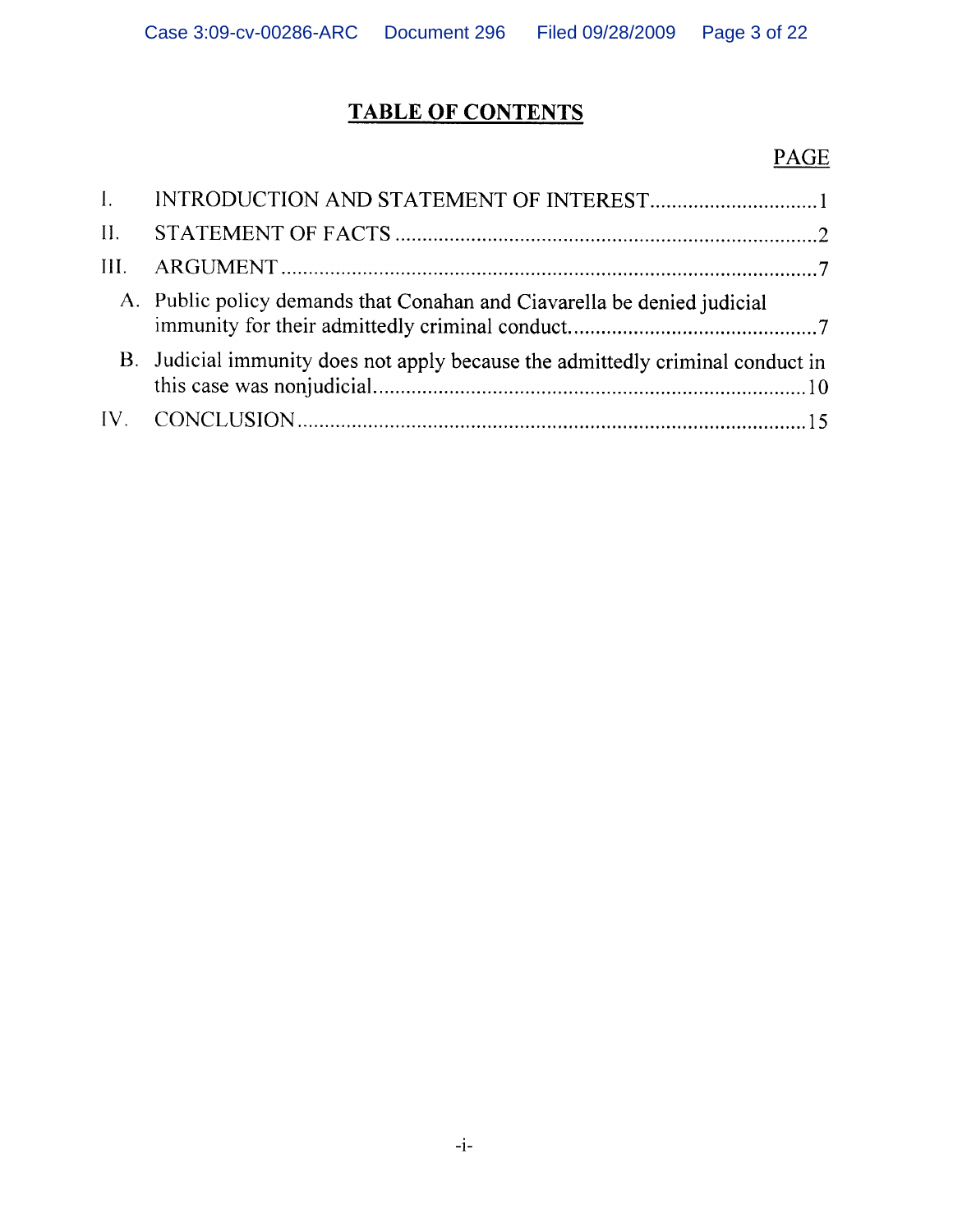# **TABLE OF AUTHORITIES**

| <b>CASES</b> | PAGE(S) |
|--------------|---------|
|              |         |
|              |         |
|              |         |
|              |         |
|              |         |
|              |         |
|              |         |
|              |         |
|              |         |
|              |         |

 $\bar{z}$ 

# **OTHER AUTHORITIES**

| Jeffrey M. Shaman, Judicial Immunity From Civil and Criminal Liability, |  |
|-------------------------------------------------------------------------|--|
|                                                                         |  |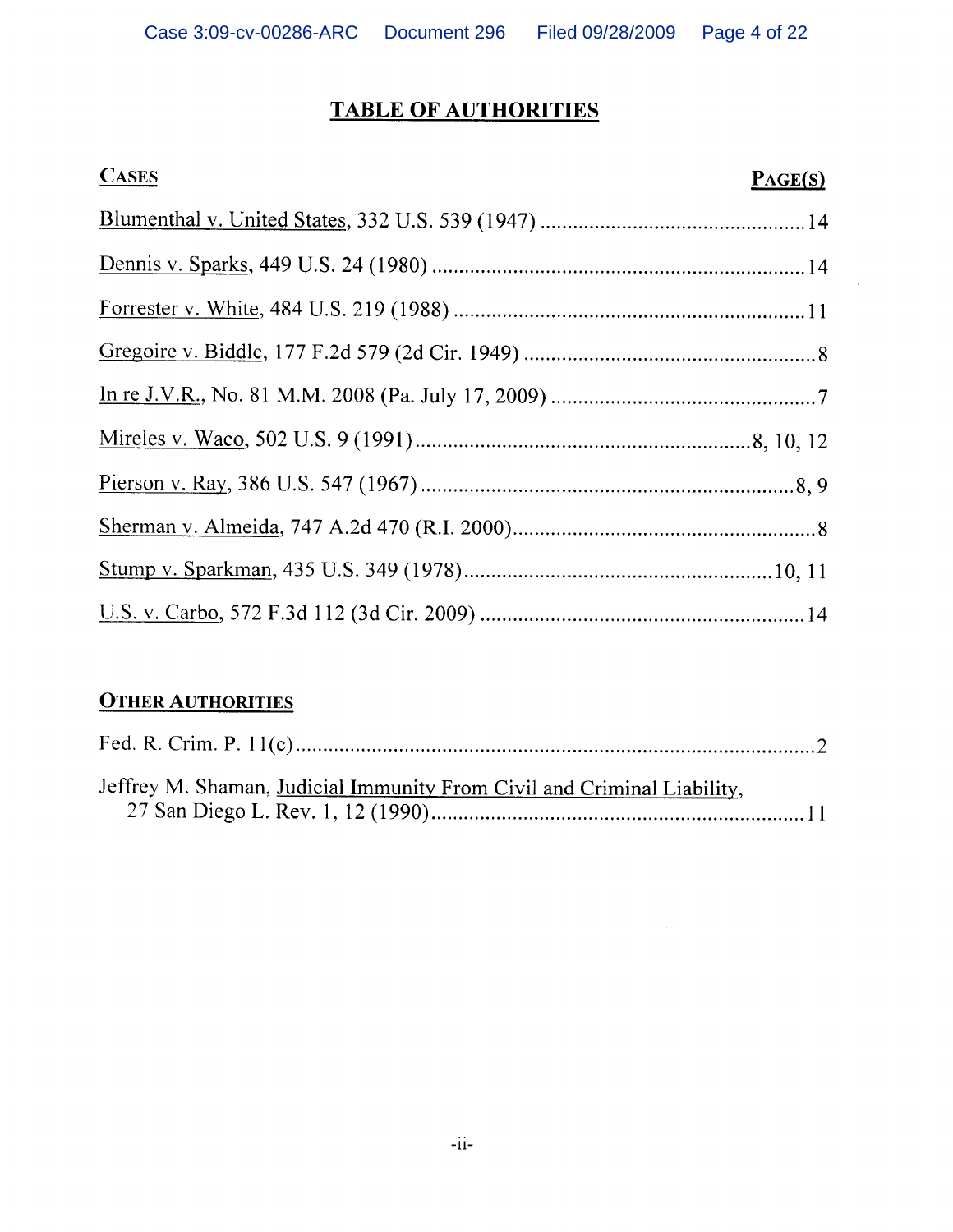#### $\mathbf{I}$ . **INTRODUCTION AND STATEMENT OF INTEREST**

The extraordinary circumstances of this case have compelled the amici curiae, comprised of former judges and legal scholars,<sup>1</sup> to submit this brief in an effort to maintain integrity and public trust in an independent judiciary. Defendants, former Luzerne County Judges Michael Conahan and Mark Ciavarella, under oath admitted to engaging in a 5 year criminal scheme that included Conahan entering into placement agreements with certain detention facilities and Ciavarella detaining juveniles in those facilities. Both Conahan and Ciavarella received and concealed payments from the owner of those facilities during the course of the scheme. Despite their admittedly criminal conduct, Conahan and Ciavarella have moved to dismiss the complaint on the basis that their acts are immune from civil suit under the doctrine of judicial immunity. This  $case - because of the nature, scope, and admission of criminal conduct - is one of$ first impression in the federal courts.

Judicial immunity has deservedly broad scope to protect judges as they act in their judicial capacity, which is presumed to be always for the benefit of the public interest. However, the public policy underlying judicial immunity  $-$  the protection of judicial independence and integrity - would be severely undermined by bowing to defendants' assertions in this case. For Conahan and Ciavarella to

<sup>&</sup>lt;sup>1</sup> A list of the *Amici* is attached as Exhibit A.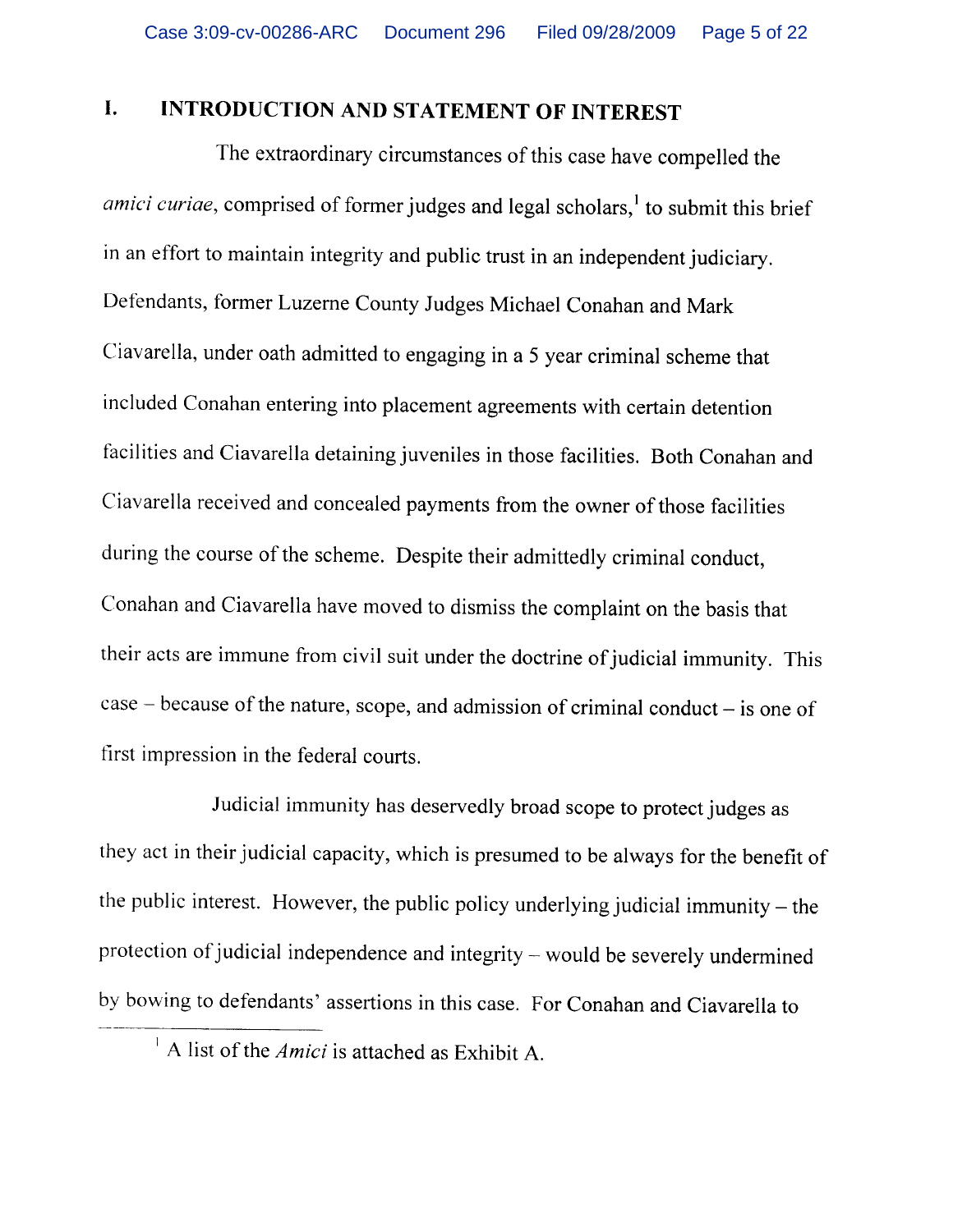argue that their admitted criminal conduct was in the public interest makes a mockery of the necessary doctrine of judicial immunity. It is hard to imagine conduct less deserving of immunity protection than the wholesale sale of children into detention. The judicial immunity doctrine should never extend to acts which judges have admitted are criminal. Because Conahan and Ciavarella have admitted to committing criminal acts knowingly under the guise of judicial acts and proper jurisdiction, they should be denied immunity by this Court.

#### II. **STATEMENT OF FACTS**

On February 12, 2009 Michael Conahan and Mark Ciavarella pled guilty under oath<sup>2</sup> to a scheme to commit honest services wire fraud against the citizens of Pennsylvania and to conspiracy to defraud the United States and to conceal the scheme, as charged in the Information filed against them on January 26, 2009. See Transcript of 2.12.09 Guilty Plea hearing at 4 (Exhibit B).<sup>3</sup>

<sup>&</sup>lt;sup>2</sup> Though Conahan and Ciavarella have since been permitted to withdraw their guilty pleas pursuant to Fed. R. Crim. P. 11(c) following Judge Kosik's rejection of their plea agreement with the prosecution, their criminal court admissions under oath are indelible and for civil liability purposes suffice as incontrovertible admissions no matter the outcome of the criminal trial which is now expected.

 $3$  In his Order rejecting the stipulated sentence as set forth in the plea agreements, Judge Kosik summarized the charges against Conahan and Ciavarella as follows: "The defendants were charged with defrauding the citizens of Pennsylvania, by depriving them of their right to honest services through deceit, self-dealing and conflict of interest, when the defendants accepted compensation in millions of dollars in exchange for particularized official actions and anticipated (continued...)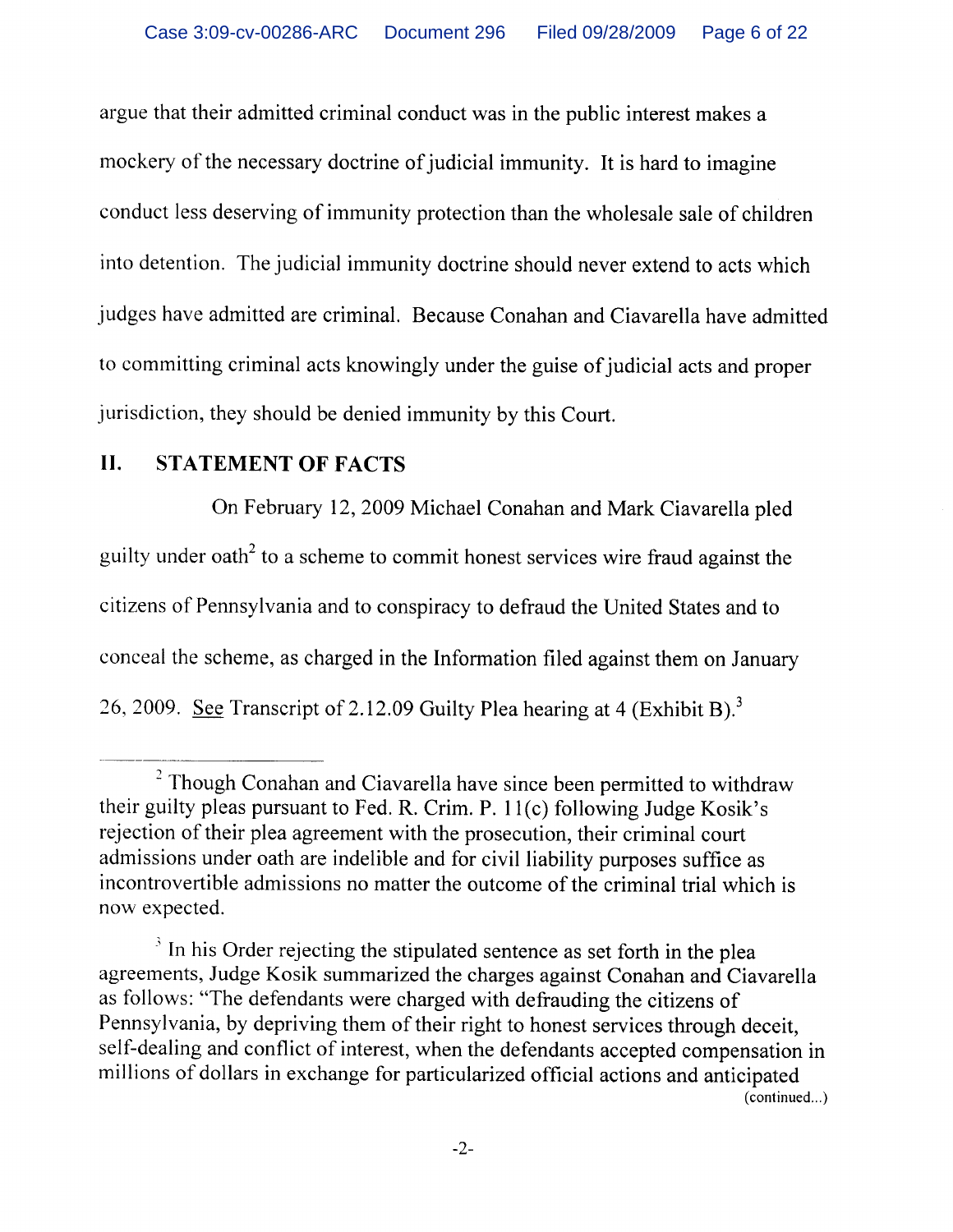Defendant Conahan served as president judge for Luzerne County between January 2002 and January 2007. Exhibit B at 19. Between approximately 1996 and June, 2008 defendant Ciavarella presided as judge of the juvenile court for Luzerne County. Id. These charges against Conahan and Ciavarella were based on a scheme hatched in 2000, and carried out through 2008. See Information 11 3, 5, 7. As detailed by the government's proffered factual bases for the charges, the criminal scheme to which defendants pled guilty included the following acts:

> During the time period the judges agreed to accept and accepted the more than \$2,600,000...related to the construction and operation of juvenile detention facilities owned by PA Child Care, LLC and Western PA Child Care, LLC, the judges acted as judges of the Court of Common Pleas for Luzerne County with discretionary decision-making authority in multiple matters related to PA Child Care and Western PA Child Care, LLC without recusing themselves or disclosing to the parties their material conflict of interest and their material financial relationship with [] an owner of PA Child Care, LLC, and Western PA Child Care, LLC and with [a person] who was involved in the construction of the juvenile detention facilities owned and operated by PA Child Care, LLC and Western PA Child Care, LLC.

> [W]ith regard to Judge Ciavarella, the evidence would have shown that, beginning in approximately February of 2003, when construction of the PA Child Care, LLC juvenile detention facility in Luzerne County was

<sup>(</sup>continued...)

official actions, in violation of their fiduciary duty as judges and as required by law." July 30, 2009 Memorandum and Order.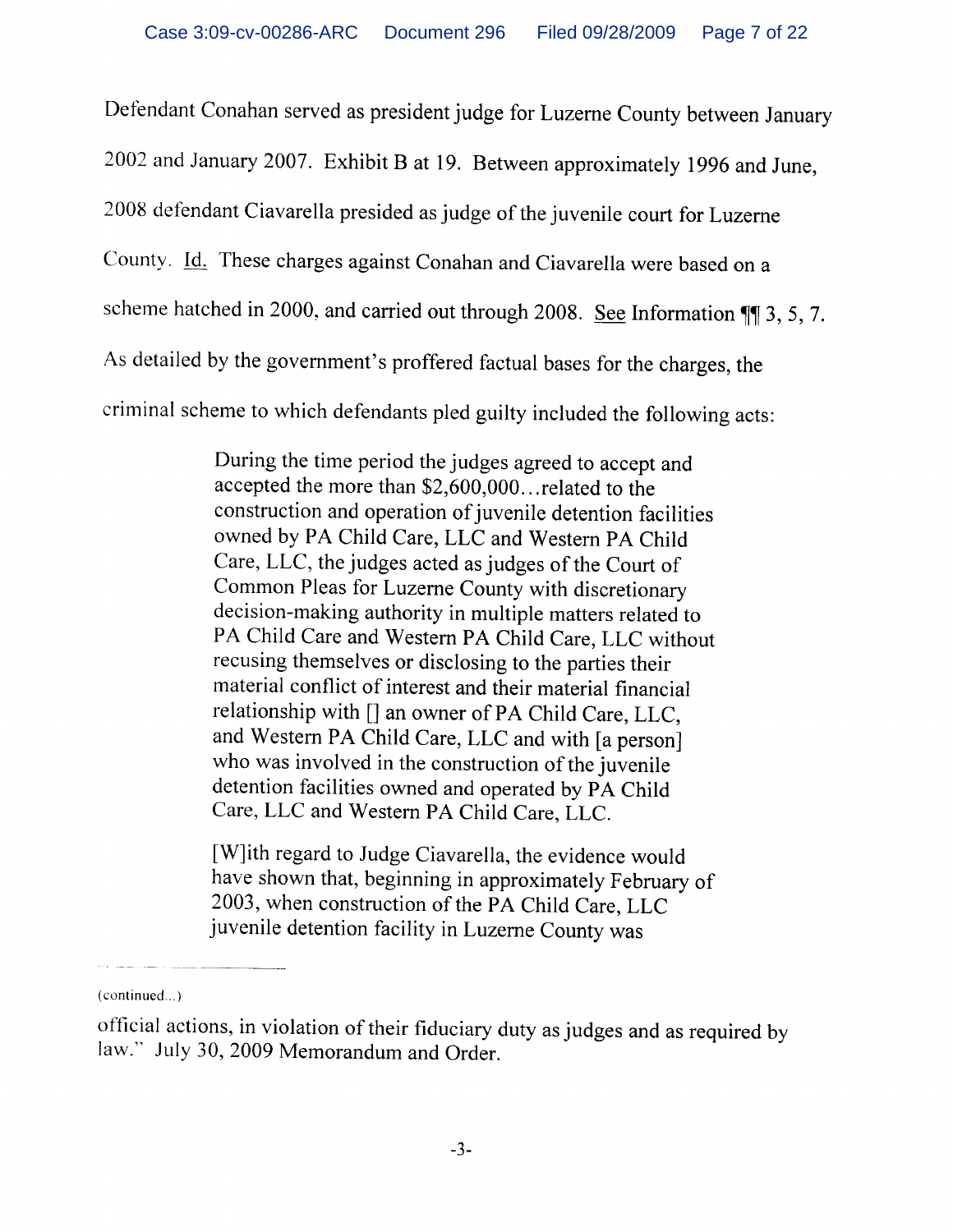completed, and continuing through April 30, 2007, Judge Ciavarella, in his capacity as a juvenile court judge, presided over numerous matters in Luzerne County in which he had discretionary decision-making authority and in which the potential existed for juvenile offenders to be ordered detained at detention facilities owned by PA Child Care, LLC and Western PA Child Care, LLC. The juvenile court matters over which Judge Ciavarella presided included, but were not limited to, proceedings relating to pre-hearing detention of juveniles, proceedings relating to juvenile disposition, and proceedings relating to revocation of juvenile probation. In fact, testimony and court records would have shown that numerous juvenile offenders ordered detained by Judge Ciavarella during this time period were, in fact, lodged at facilities owned and operated by PA Child Care, LLC and Western PA Child Care, LLC.

With regard to Judge Conahan, the trial evidence would have shown that on or about January 29, 2002, Judge Conahan, acting in his capacity as President Judge of Luzerne County, signed a "Placement Guarantee" Agreement" between PA Child Care and the Court of Common Pleas for Luzerne County to house juvenile offenders at the PA Child Care facility. The "Placement" Guarantee Agreement" provided that the Court of Common Pleas for Luzerne County would pay PA Child Care the annual "Rental Installment" sum of \$1,314,000 and stipulated that "[t]he obligation of the Court to make payment of the Rental Installments shall be absolute and unconditional."

\*\*\*

The evidence at trial would have shown that, in none of the aforementioned examples of matters related to PA Child Care, LLC and Western PA Child Care, LLC did Judge Ciavarella or Judge Conahan recuse himself or disclose to the parties his material conflict of interest and his material financial relationship with [] an owner of PA Child Care, LLC, and Western PA Child Care, LLC and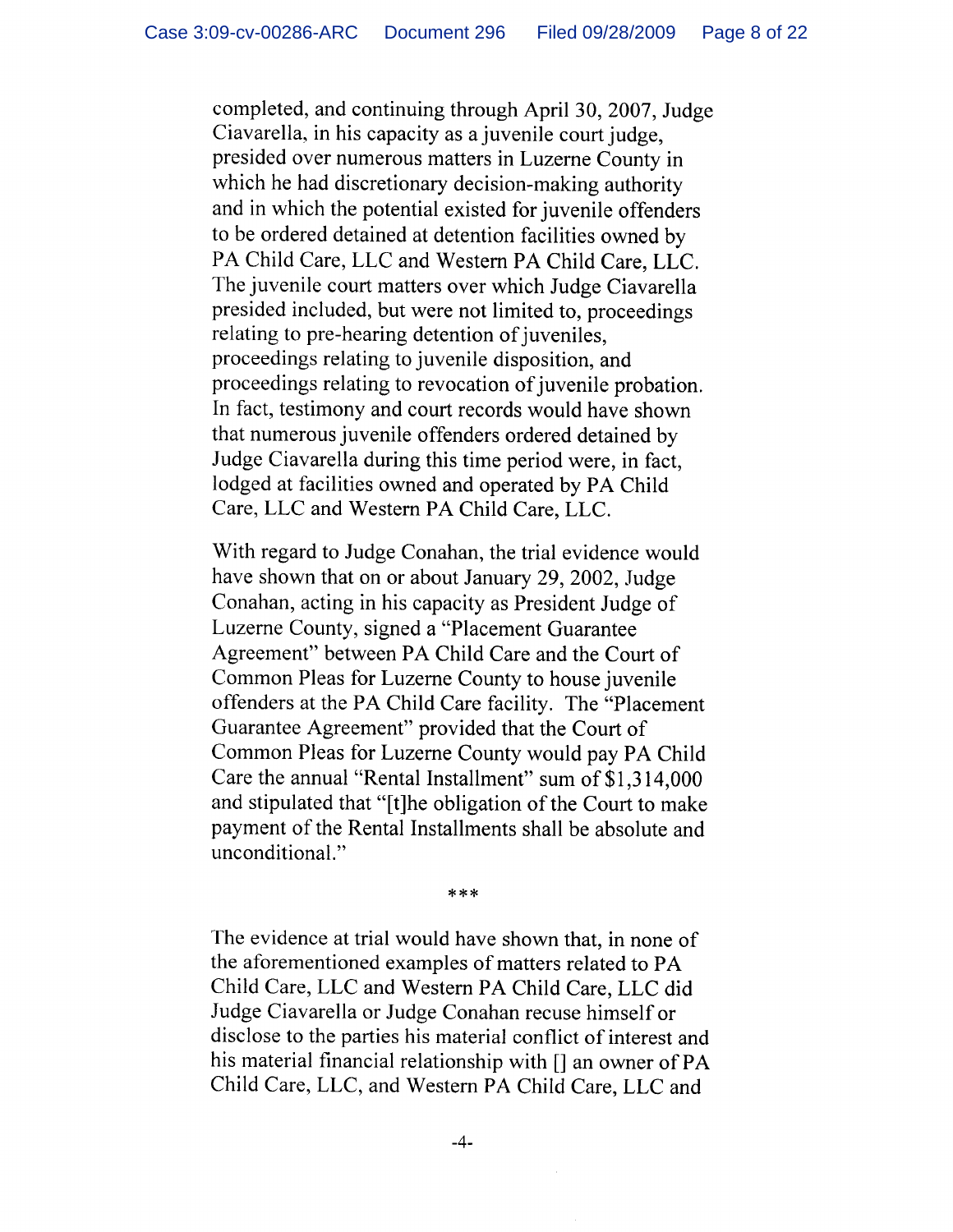with [a person] who was involved in the construction of the juvenile detention facilities owned and operated by PA Child Care, LLC and Western PA Child Care, LLC.

See Statements to the Court by Government Counsel in Connection with the Plea Colloquy at 7-8 (Exhibit C). At their plea hearing, Conahan and Ciavarella admitted that the government could prove the factual bases offered. Exhibit B at 32; see also Exhibit C (signed by Conahan and Ciavarella).

Conahan and Ciavarella implemented their scheme by knowingly abandoning their duties as honest and independent judges upon first making their illegal agreement. In order to carry out their scheme, which necessarily involved keeping their co-conspirators' institutions sufficiently populated, Ciavarella ordered children detained without regard for the nature of the offense or the recommendation of the probation officer and without affording the juveniles their most basic constitutional rights. See Information ¶35. He routinely denied children their right to counsel by persuading them to sign a constitutionally deficient waiver. See Third Interim Report and Recommendation of Special Master Arthur Grim (Exhibit D). He denied counsel to children who appeared before him even after being admonished by the Pennsylvania Superior Court for the same conduct in 2001. The Superior Court overturned Ciavarella's adjudication of a child who was unrepresented, but had not signed a constitutionally adequate waiver of counsel. Ciavarella responded by saying, "I'll

 $-5-$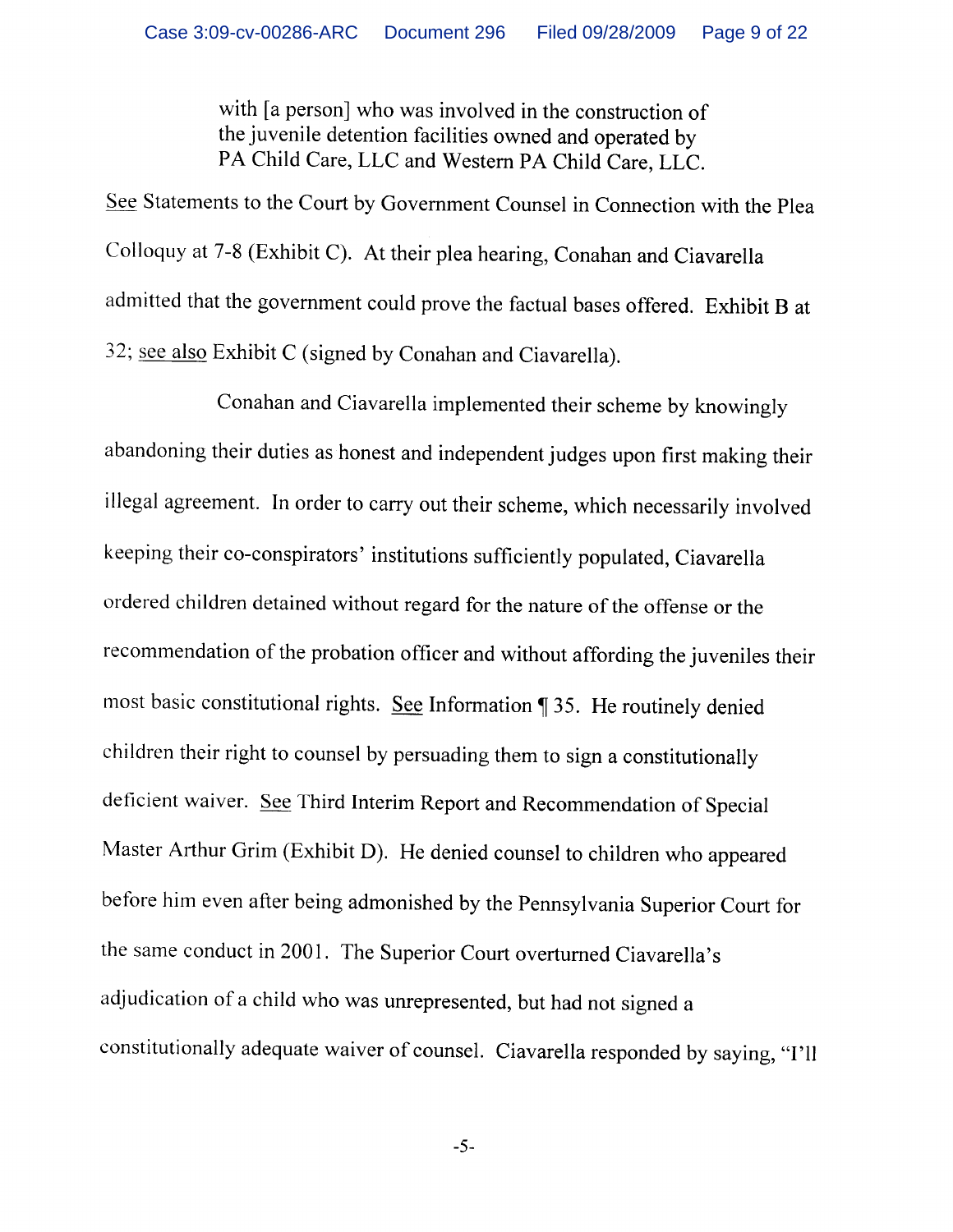never do it again...They obviously have a right to a lawyer, and even if they come in and tell me they don't want a lawyer, they're going to have one." Master Complaint for Class Actions | 190. He knowingly abandoned his judicial oath for private gain hundreds, if not thousands, of times over the next several years. The Pennsylvania Supreme Court is currently considering Special Master Arthur Grim's recommendation that "all cases in which Judge Mark A. Ciavarella, Jr. entered adjudications of delinquency or consent decrees between January 1, 2003 and May 31, 2008" be vacated. See Exhibit D.

By reason of their own aforesaid admissions, Conahan and Ciavarella ensured the success of PA Child Care and Western PA Child Care by conspiring to send juveniles to these facilities. Exhibit B at 24. They arranged lucrative contracts with the county, kept the populations high at the detention facilities, and received more than \$2.6 million from those who operated the detention facilities over the course of several years. Exhibit B at 21.<sup>4</sup> Conahan and Ciavarella conspired to conceal their scheme by laundering the millions of dollars they were paid through other people and businesses. Exhibit B at 21-22, 27. Ultimately,

<sup>&</sup>lt;sup>4</sup> Robert Powell, owner of PA Child Care, LLC and Western PA Child Care, LLC, has admitted under oath to paying kickbacks to the former judges. See July 1, 2009 Transcript of Arraignment of Robert Powell at 11, 14, Case No. 09-CR-189.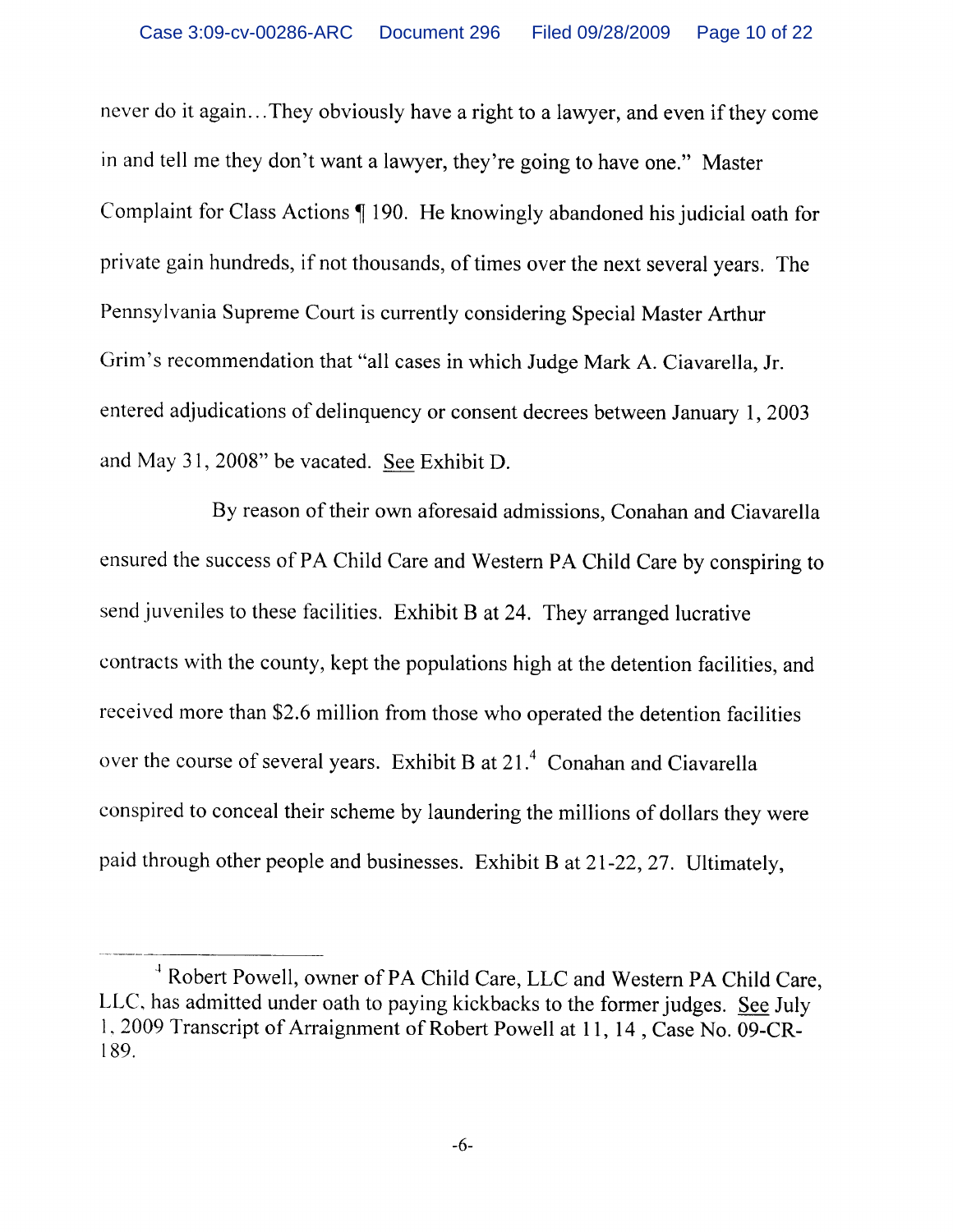6500 children were affected by their criminal conduct.<sup>5</sup> Despite their admitted wrongdoing, Conahan and Ciavarella now ask this Court to declare their criminal acts judicial and dismiss the civil claims of those children whose lives were forever changed by their conduct. This Court should deny their request. Judicial immunity simply cannot extend to behavior so in conflict with the public interest.

#### III. **ARGUMENT**

The actions of Conahan and Ciavarella have rightfully caused public outrage, tarnished the reputation of the Luzerne County judiciary, and diminished the public trust in the courts. In order to maintain judicial integrity and the public's faith in a fair and impartial judiciary, it is imperative that the limits of judicial immunity be adhered to in this case. We urge this Court to deny Conahan and Ciavarella the protection of judicial immunity. Both public policy and the admitted criminal conduct require such a result.

### Public policy demands that Conahan and Ciavarella be denied A. judicial immunity for their admittedly criminal conduct.

The purpose of judicial immunity is to safeguard the public interest in an effective judiciary by ensuring that "a judicial officer, in exercising the authority vested in him, shall be free to act upon his own convictions, without

<sup>&</sup>lt;sup>5</sup> Luzerne County District Attorney Jacqueline Musto Carroll estimated that 6500 children appeared before Ciavarella during the course of the criminal scheme. See Transcript of Oral Argument at 51, In re J.V.R., No. 81 M.M. 2008 (Pa. July  $17, 2009$ ).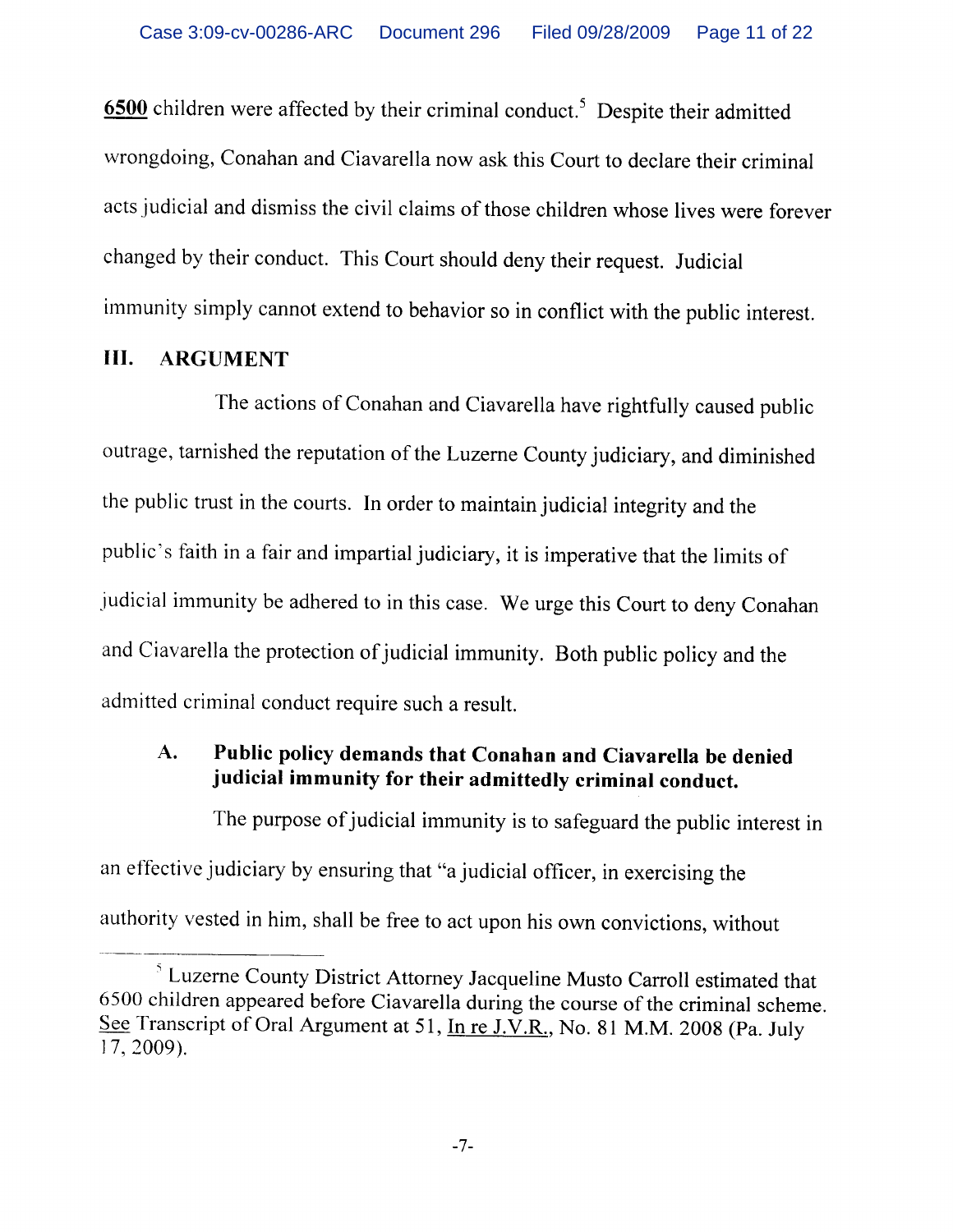apprehension of personal consequences to himself." Mireles v. Waco, 502 U.S. 9 (1991) (quoting Bradley v. Fisher, 13 Wall. 335, 347 (1872)); see also Pierson v. Ray, 386 U.S. 547, 554 (1967) ("The immunity is not for the benefit of a malicious or corrupt judge, but for the benefit of the public, whose interest it is that the judges should be at liberty to exercise their functions with independence and without fear of consequences..."). Judicial immunity protects judges from harassing, meritless lawsuits brought by dissatisfied litigants, leaving them free to make judicial determinations based on the facts and law before them rather than intimidation. Judicial immunity, though, could never have been intended to immunize judges from acts that they admit were criminal, for to do so would be to say that even admittedly criminal acts are judicial acts.<sup>6</sup> Certainly, such a preposterous stance could not be in the public interest, or promote public respect for the judiciary, upon which judicial independence, and the exercise thereof, depends.

As Judge Learned Hand stated in Gregoire v. Biddle, 177 F.2d 579, 581 (2d Cir. 1949):

 $\degree$  In Sherman v. Almeida, 747 A.2d 470 (R.I. 2000), the Rhode Island Supreme Court extended judicial immunity to an act that was admittedly criminal, ignoring the guilty plea without explanation. We have found no other case to make the same leap, and we encourage this Court to reject the non-precedential position taken by the Almeida Court.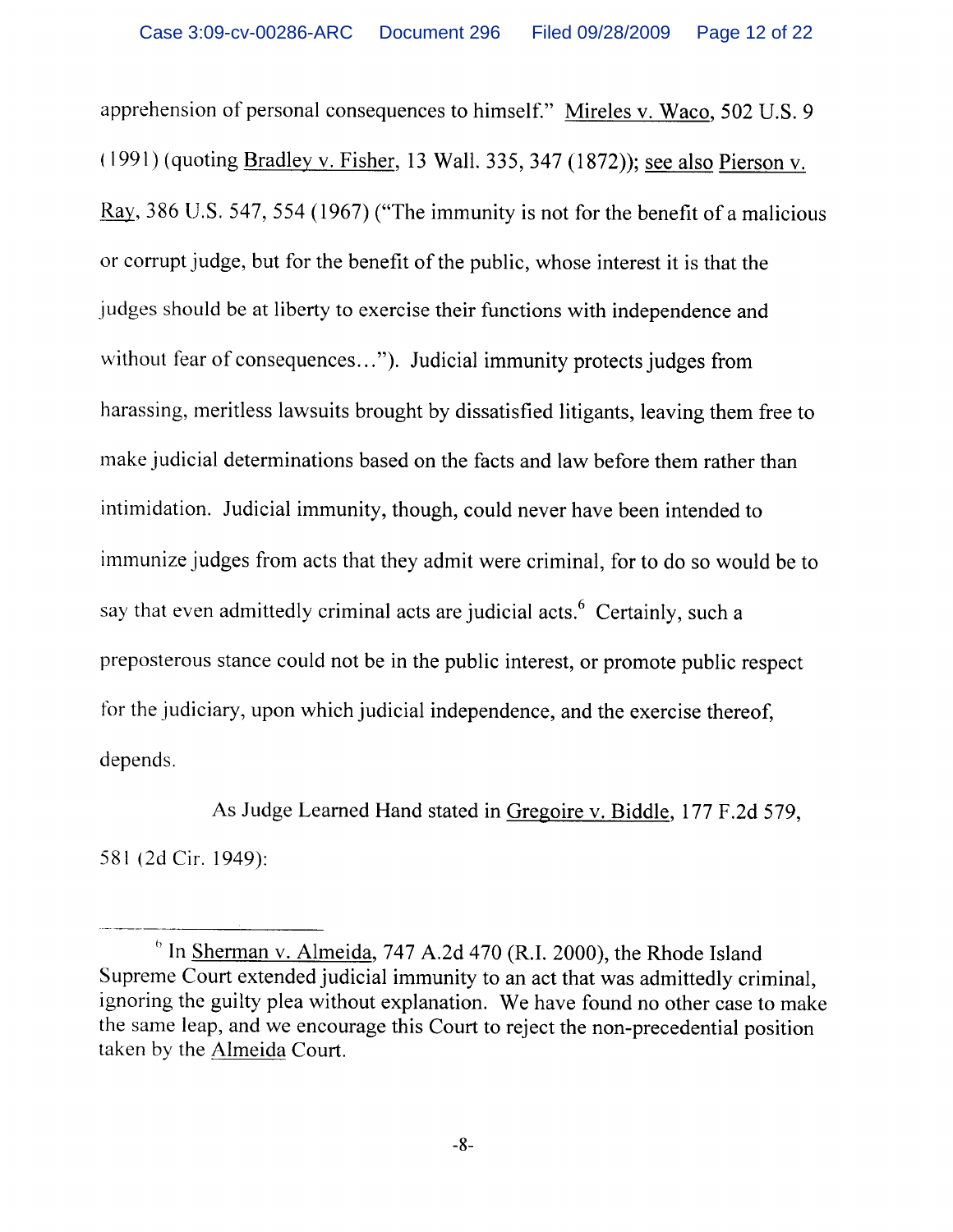It does indeed go without saying that an official, who is in fact guilty of using his powers...for any...personal motive not connected with the public good, should not escape liability for the injuries he may so cause; and if it were possible in practice to confine such complaints to the guilty, it would be monstrous to deny recovery. The justification for doing so is that it is impossible to know whether the claim is well founded until the case has been tried, and that to submit all officials, the innocent as well as the guilty, to the burden of a trial and to the inevitable danger of its outcome, would dampen the ardor of all but the most resolute, or the most irresponsible, in the unflinching discharge of their duties.

Justice Douglas echoed this sentiment in his dissent in Pierson v. Ray: "We should of course not protect a member of the judiciary 'who is in fact guilty of using his powers to vent his spleen upon others, or for any other personal motive not connected with the public good.' To deny recovery to a person injured by the ruling of a judge acting for personal gain or out of personal motives would be 'monstrous." 386 U.S. at 564 (Douglas, J., dissenting) (quoting Gregoire).

Application of immunity to judges who admitted under oath to engaging in a criminal scheme that lasted for years would indeed be "monstrous." To find immunity would denigrate the respect of the public for the judiciary, which is dependent upon judges making decisions based on the law and the facts, rather than personal, corrupt motives. Moreover, denying Conahan and Ciavarella the privilege of judicial immunity in this case would not risk a flood of civil claims against other judges. Denial would not erode the immunity protection that ought to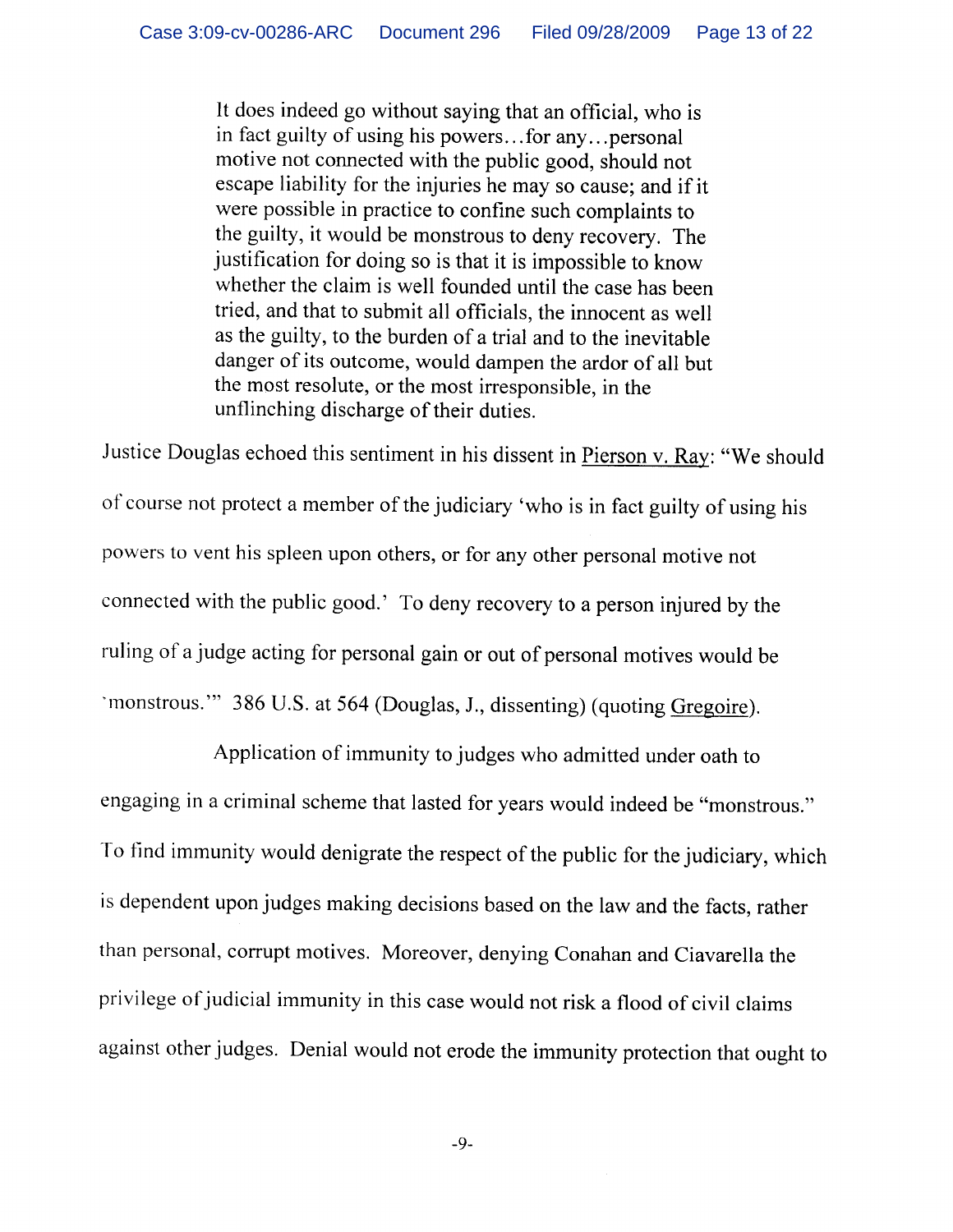be afforded judges, but would be consistent with the concepts and limits of judicial immunity already recognized by the United State Supreme Court.

### **B.** Judicial immunity does not apply because the admittedly criminal conduct in this case was nonjudicial.

Though judicial immunity has been liberally extended to protect allegations of erroneous, malicious, and even conspiratorial judicial actions limits that we acknowledge and accept – courts have always recognized that judicial immunity is not without limitations. "A judge is not immune from liability for nonjudicial actions, *i.e.*, actions not taken in the judge's judicial capacity." Mireles v. Waco, 502 U.S. 9, 11 (1991) (citing Forrester v. White, 484 U.S. 219, 227-29 (1988); Stump v. Sparkman, 435 U.S. 349, 360 (1978)).<sup>7</sup> If these limits have any practical meaning, they must be applied in this case where there has been an admission, under oath, of criminal conduct that necessarily falls outside the scope of judicial conduct and jurisdiction.

There is simply no way that Conahan's and Ciavarella's admittedly criminal arrangements with the detention facilities or their predetermination to

 $\frac{7}{1}$  Likewise, "a judge is not immune for actions, though judicial in nature, taken in the complete absence of all jurisdiction." Id. (citing Stump, 435 U.S. at 356-57; Bradley v. Fisher, 13 Wall. 335, 351 (1872)). Because Conahan and Ciavarella's admittedly criminal conduct was nonjudicial, we need not address this second limitation on judicial immunity. We believe, though, that where, as here, a judge abdicates his judicial duties and acts in a knowingly criminal manner for his own personal gain, he cannot be acting within the jurisdiction conferred upon him.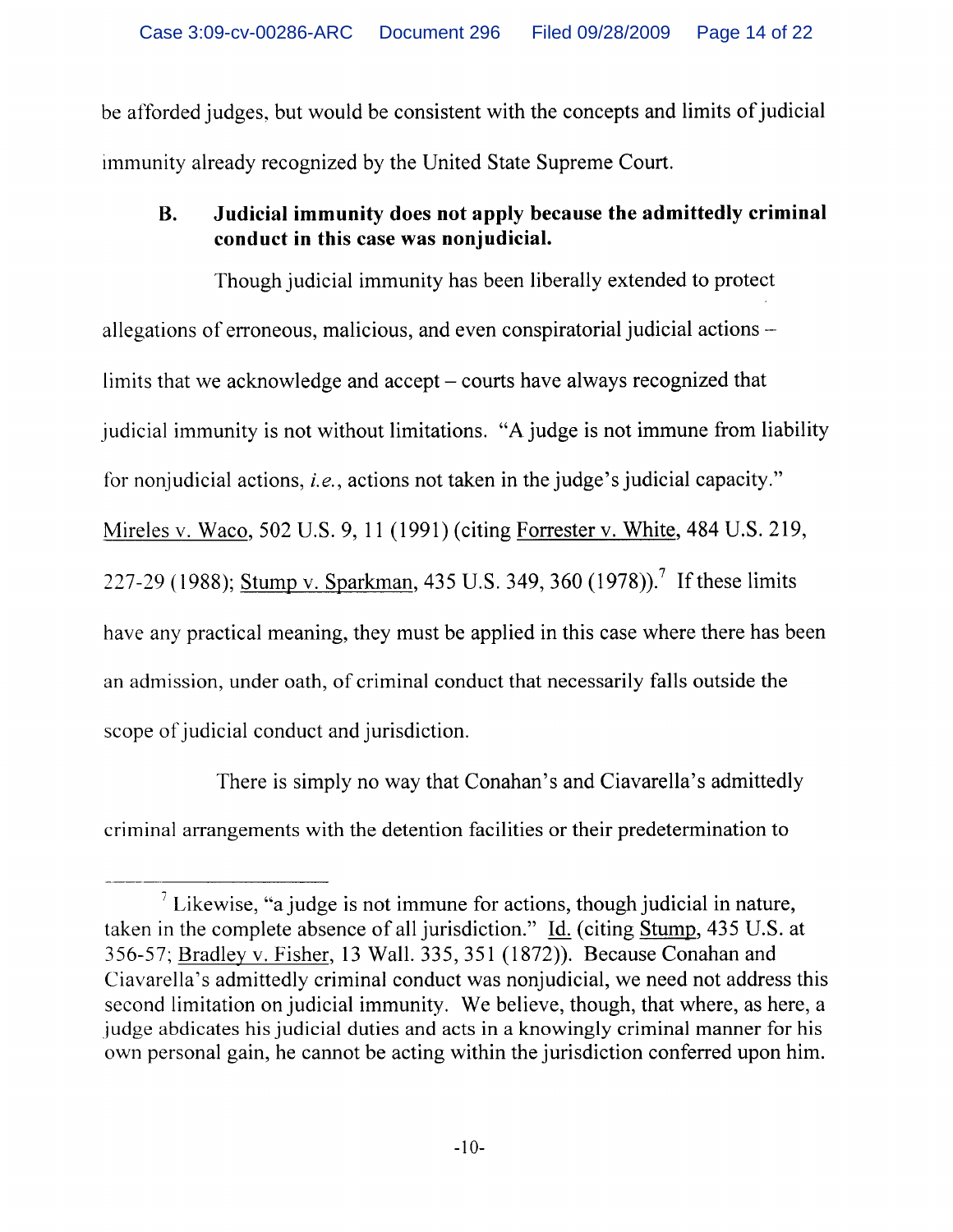detain juvenile offenders before any judicial proceeding even existed, can be considered judicial acts.<sup>8</sup> Conahan's and Ciavarella's arguments to the contrary are disingenuous. They necessarily conceded that they acted non-judicially when they admitted to criminal conduct in violation of their judicial oath. Those admissions cannot be reconciled with their present assertion that they acted in a judicial capacity.

"A judge is not free, like a loose cannon, to inflict indiscriminate damage whenever he announces that he is acting in his judicial capacity." Stump, 435 U.S. at 346 (Stewart, J., dissenting). The mere fact that they were judges at the time they committed their crimes is of no consequence. It is "the nature of the function performed, not the identity of the actor who performed it, that informs [the] immunity analysis." Forrester v. White, 484 U.S. 219, 229 (1988). "[A] prior, private agreement with a judge to rule in a particular way is totally incompatible with the judicial role of deciding cases impartially on the basis of evidence and arguments presented in court with all parties present." Jeffrey M. Shaman, Judicial Immunity From Civil and Criminal Liability, 27 San Diego L. Rev. 1, 12 (1990). Simply put, an admittedly criminal act cannot be a judicial act.

<sup>&</sup>lt;sup>8</sup> Some of the acts comprising the criminal scheme should properly be characterized as administrative acts, to which judicial immunity does not apply. Because Plaintiffs have thoroughly addressed this issue in their brief, we do not revisit it here. See Pls. Resp. Opp. Mot. to Dismiss at 23-34.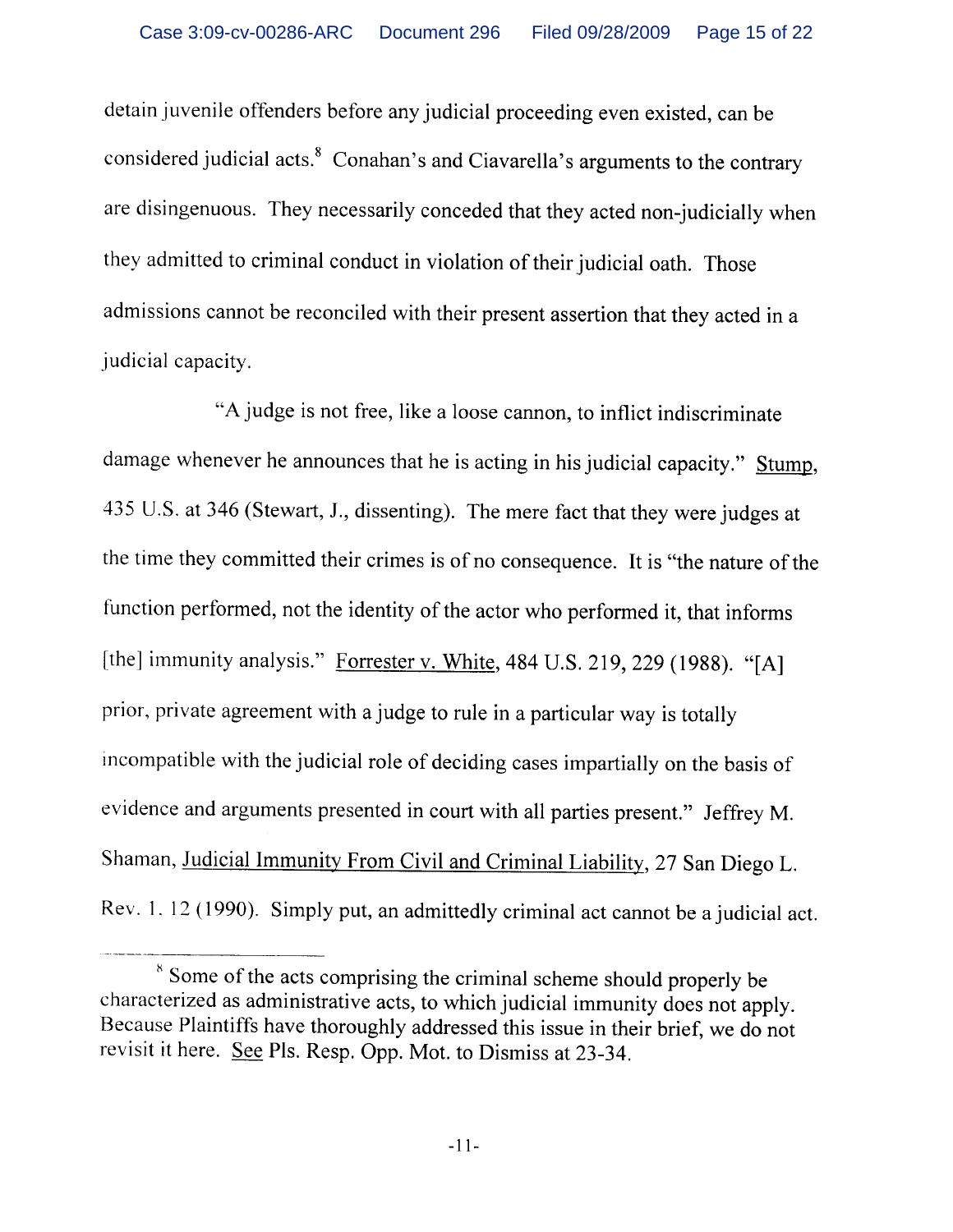Neither the cloak of the judicial robe nor the courtroom setting transforms the criminal acts at issue in this case into legitimate judicial conduct. In their motions to dismiss, Conahan and Ciavarella focus on the adjudication and placement proceedings that occurred in the courtroom, arguing that they acted in their judicial capacity. Their focus is misplaced. The adjudication and placement of the juveniles occurred long before the children appeared in court. It occurred when Conahan and Ciavarella agreed to place children in detention in exchange for money. All of their feigned judicial actions following that criminal agreement including the courtroom proceedings - were criminal acts, not judicial acts. They were acts in furtherance of the criminal scheme. As Justice Stevens pointed out in his dissent in Mireles, this temporal distinction is important as it highlights the non-judicial nature of the act.

In Mireles, Justice Stevens astutely noted that the defendant judge "issued two commands to the police officers. He ordered them to bring respondent into his courtroom, and he ordered them to commit a battery. The first order was an action taken in a judicial capacity; the second clearly was not. Ordering a battery has no relation to a function normally performed by a judge. If an interval of a minute or two had separated the two orders, it would be undeniable that no immunity would attach to the latter order." Mireles, 502 U.S. at 14 (Stevens, J.,

 $-12-$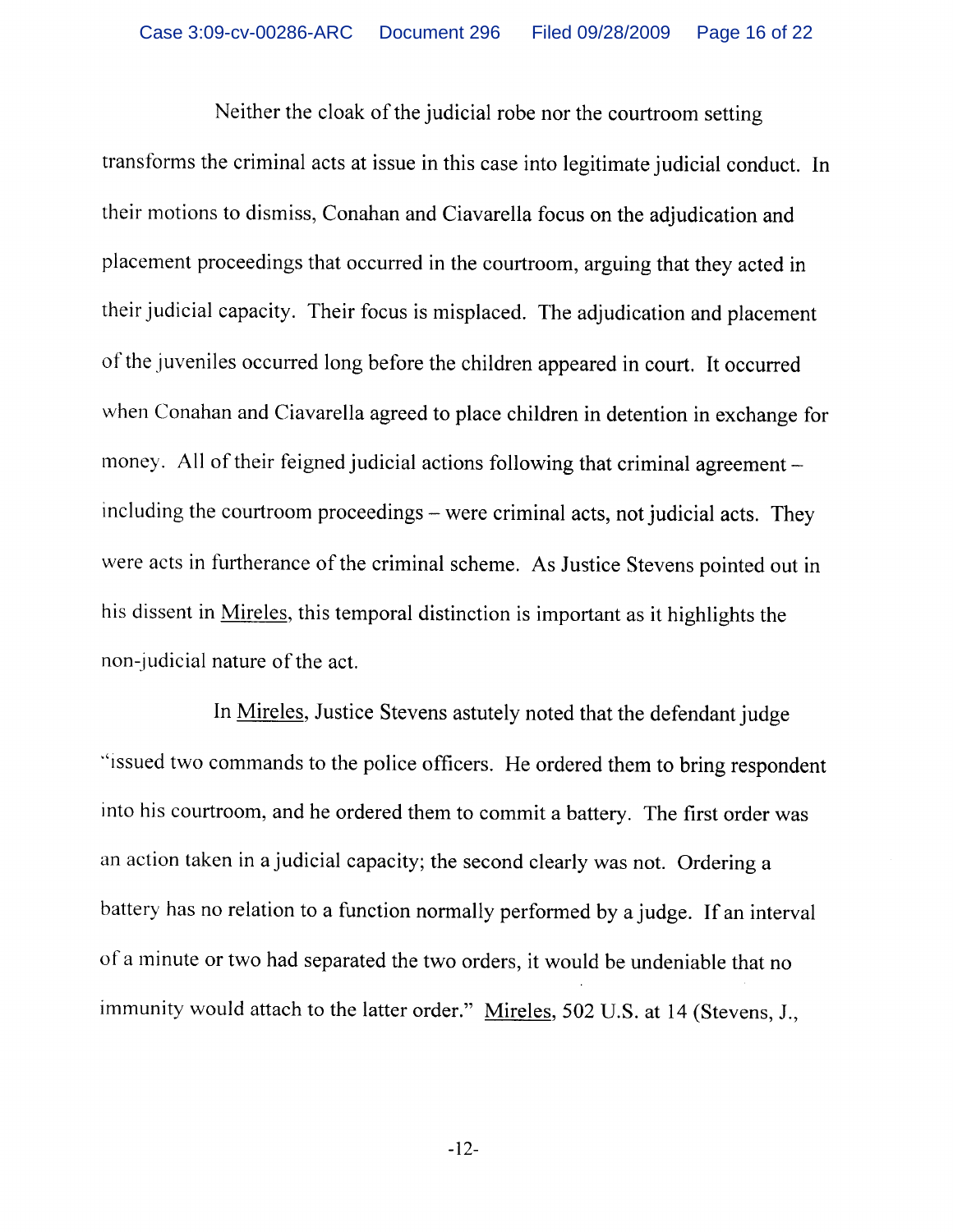dissenting). In Mireles, the Court was not faced with an interval between two acts, leaving the majority to find that judicial immunity applied.

In contrast, the temporal separation of events in this case only highlights the non-judicial nature of the acts. Conahan and Ciavarella entered into an agreement to send juvenile offenders to certain detention facilities from which they were receiving (and concealing) cash payments. Ciavarella then sent hundreds, if not thousands, of children to those facilities, regardless of their wrongdoing and without affording them their constitutional rights. The mere fact that the juveniles were ultimately informed of their predetermined adjudication in a courtroom is of no consequence. The courthouse was merely a staging area, a brief stop for the children that Conahan and Ciavarella had long before decided to send to a detention facility. As stated above, wholesale predetermination of the outcome of hundreds, if not thousands, of cases "has no relation to a function normally performed by a judge." Nor does negotiating and concealing kickbacks. Rather than exercise judgment, Conahan and Ciavarella abdicated all judgment.<sup>9</sup> They should not be entitled to protection under the judicial immunity doctrine.

Furthermore, Conahan and Ciavarella also face liability for the acts of their co-conspirators and co-schemers, for which they share equal responsibility.

<sup>&</sup>lt;sup>9</sup> Indeed, the Special Master has recommended that all of the adjudications made during the course of the criminal scheme should be vacated.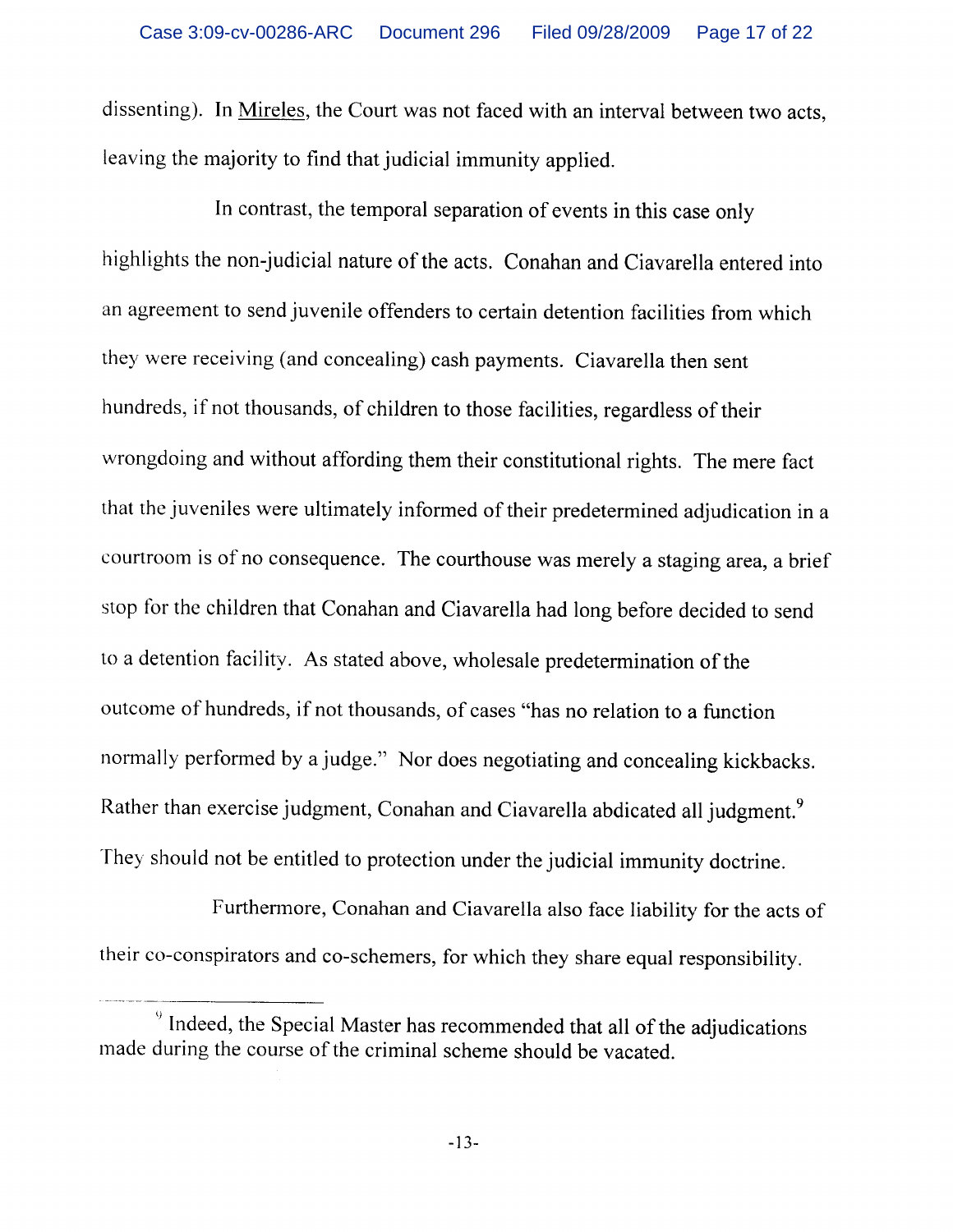Judicial immunity cannot shield them from that. Where a person has admitted to a conspiracy or to aiding and abetting another in a criminal scheme, that person is responsible for the actions of his co-conspirators or co-schemers. See Blumenthal v. United States, 332 U.S. 539, 557 (1947) ("[I]t must be noted that one conspirator is responsible for the actions of the other co-conspirators even if he does not engage in them personally and even if he had no knowledge that the other conspirators were doing what they did."); U.S. v. Carbo, 572 F.3d 112, 115 (3d Cir. 2009) (a person who aids and abets honest services fraud by a public official can also be responsible for the fraud) (citing U.S. v. Kemp, 500 F.3d 257 (3d Cir. 2007)). Here, Conahan and Ciavarella admittedly engaged in a criminal scheme and conspiracy by and between themselves, and with others that lasted several years. Indeed, Robert Powell, owner of PA Child Care, LLC and Western PA Child Care, LLC, has admitted under oath to paying kickbacks to Conahan and Ciavarella as part of the criminal scheme. As co-schemers, Conahan and Ciavarella are liable for the wrongdoing of Powell, as well as the wrongdoing of each other and others involved in the criminal scheme.<sup>10</sup> Those actions – which

<sup>&</sup>lt;sup>10</sup> This position is not inconsistent with **Dennis v. Sparks**, 449 U.S. 24 (1980), which extended judicial immunity to a judge who had been accused of conspiring to issue an improper injunction, but did not extend judicial immunity to the private persons who had conspired with the judge. The Dennis Court found that the judge's act was judicial. As described throughout this brief, that is not the case here. In addition, the Dennis Court expressly declined to shield the private (continued...)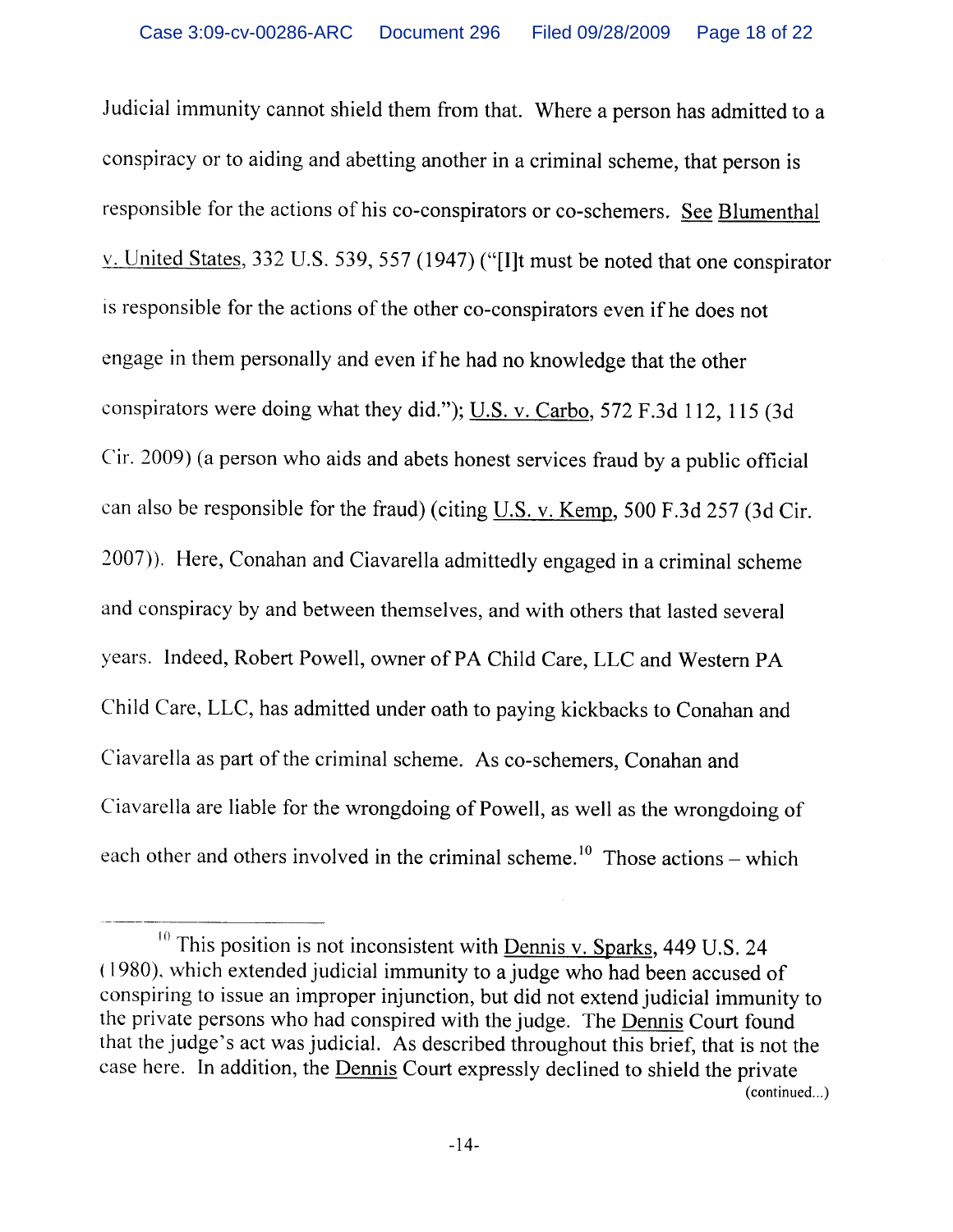the judge did not personally commit - cannot be taken with jurisdiction and cannot be judicial.<sup>11</sup> Thus, Conahan and Ciavarella should be denied the protection of judicial immunity for their own non-judicial acts, as well as the acts of each other and their other co-conspirators and co-schemers.

#### IV. Conclusion

We acknowledge and accept the guiding principles of judicial immunity. Those principles do not reach the conduct here because the conduct at issue, admittedly criminal, was not a judicial act. We also acknowledge and accept that where there are mere allegations of wrongdoing – even allegations of corruption  $-$  a judge should enjoy the protection of judicial immunity. But, where, as here, a judge has admitted under oath to a criminal scheme or conspiracy, he has forfeited any claim to judicial immunity, for his criminal actions could not have been judicial and could not have been taken with jurisdiction. Where there is no jurisdiction or judicial act, the policy reasons for judicial immunity simply do not

(continued...)

individuals from liability. In this case, Conahan is in the same position as the private individuals in Dennis. Conahan did not act from the bench. Instead, he acted outside the courtroom, entering into placement agreements and conspiring with Ciavarella to fill the detention facilities.

<sup>&</sup>lt;sup>11</sup> Moreover, there is no policy reason to extend judicial immunity to these acts. The purpose of judicial immunity is to encourage judicial independence by protecting a judge's judicial decisions. There is no threat to independence if the acts of others are not protected.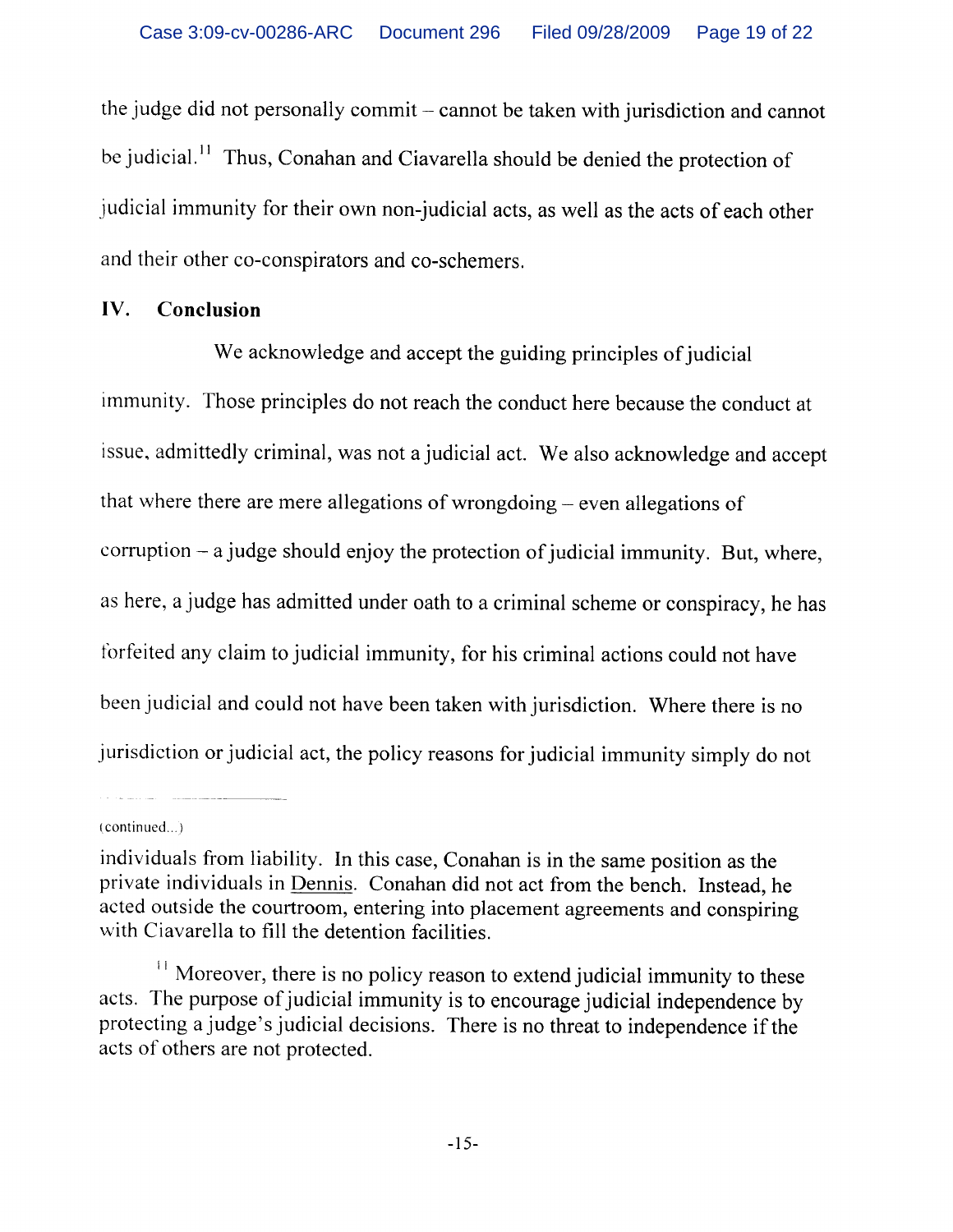apply. For these reasons, the Court should deny Conahan and Ciavarella the judicial immunity they seek and deny their motions to dismiss. This is necessary in order to maintain integrity and public trust in the judiciary.

Dated: September 21, 2009

Respectfully submitted,

/s/ Sara B. Richman James T. Giles gilesj@pepperlaw.com Barbara Mather matherb@pepperlaw.com Sara B. Richman richmans@pepperlaw.com PEPPER HAMILTON LLP 3000 Two Logan Square Eighteenth & Arch Streets Philadelphia, PA 19103-2799  $(215)$  981-4000  $(215)$  981-4750 (fax)

Counsel to the Amici Curiae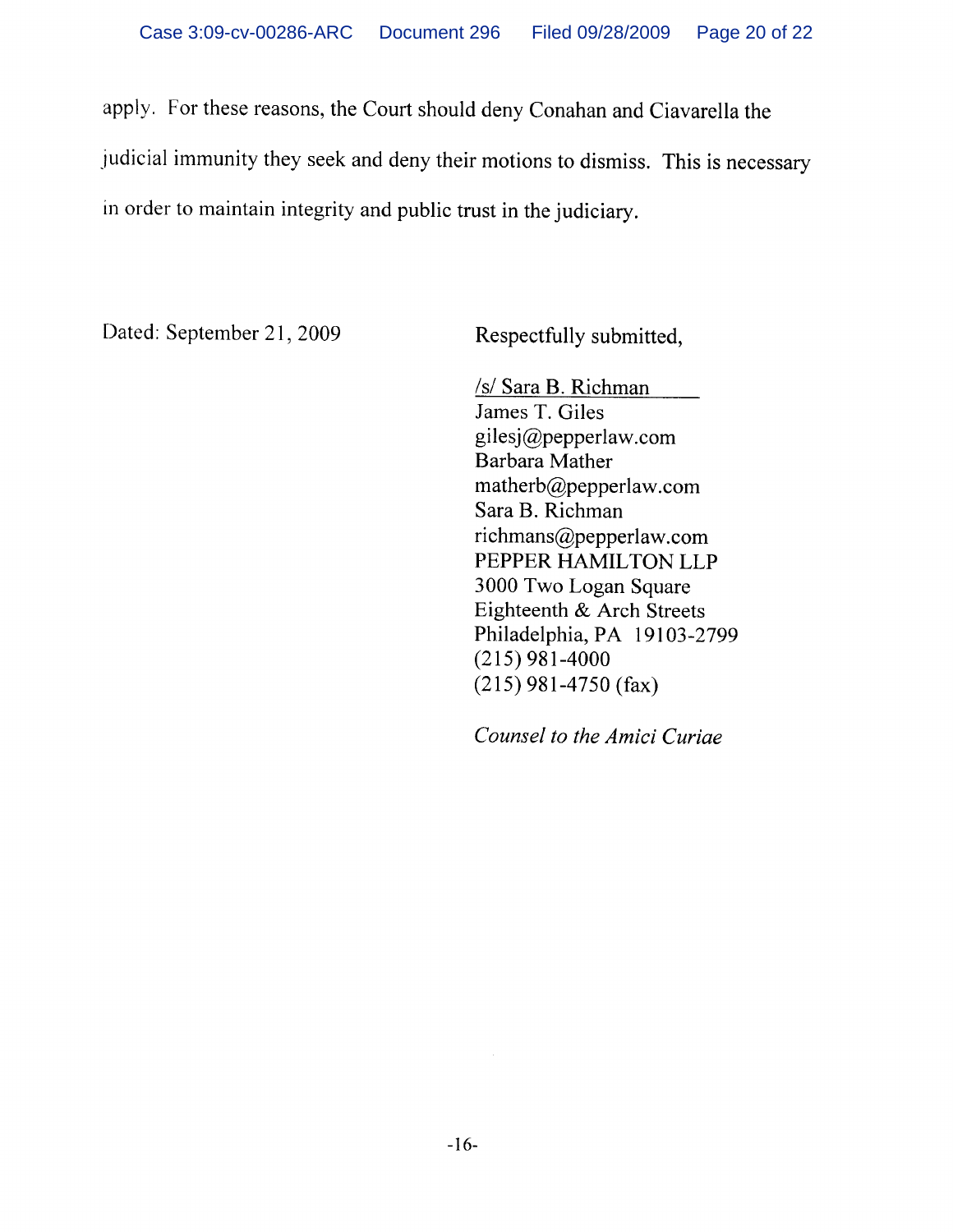# CERTIFICATE OF COMPLIANCE WITH WORD-COUNT LIMIT

I, Sara B. Richman, hereby certify, pursuant to Local Rule 7.8 that the foregoing brief complies with the word-count limit of this Court. Relying on the word-count feature of Microsoft Word, the text of the brief contains 3,889 words.

/s/ Sara B. Richman